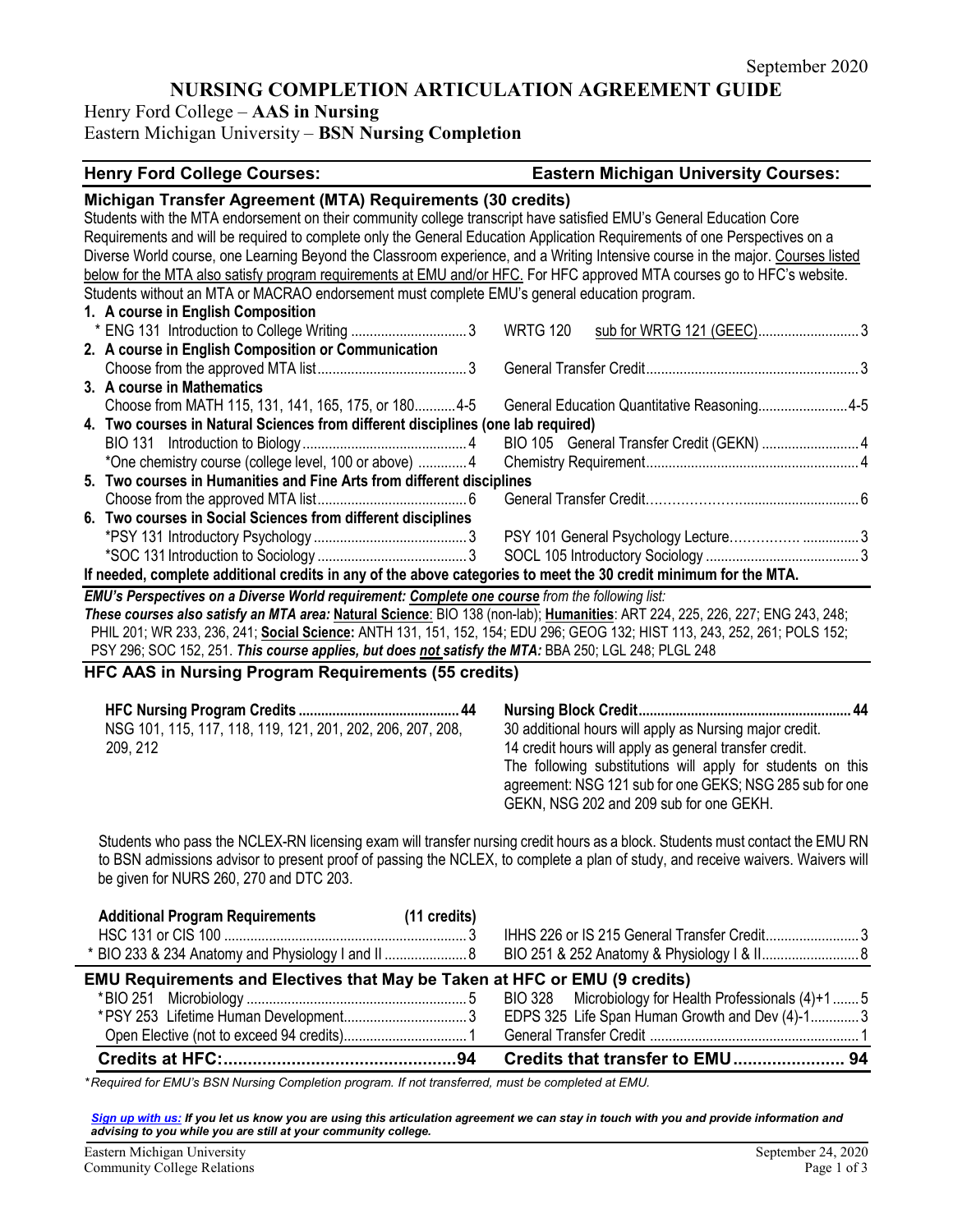# **NURSING COMPLETION ARTICULATION AGREEMENT GUIDE**

Henry Ford College – **AAS in Nursing** Eastern Michigan University – **BSN Nursing Completion**

# **Completion of the BSN Completion program at EMU**

## **Major Requirements (30 credits)**

### **Required Nursing Courses**

| <b>NURS 221</b><br>Health Assessment for RNs3                  |  |
|----------------------------------------------------------------|--|
| NURS 265 R.N. Essentials of Prof Nursing Practice  3           |  |
| <sup>1</sup> NURS 300W Reading & Writing in Nursing Studies3   |  |
| <sup>1</sup> NURS 365W RN Essentials of Prof Nursing Practice3 |  |
| <b>NURS 374</b><br>Nursing Research Concepts for Practice3     |  |
| NURS 453 Community-based Nursing for RNs 3                     |  |
| NURS 465 R.N. Essentials of Prof Nursing Practice3             |  |
| <sup>2</sup> NURS 483L4RN to BSN Pop Focused Capstone Exp3     |  |
|                                                                |  |
| <b>Consult Nursing Completion Advisor for suggested</b>        |  |
| courses                                                        |  |
|                                                                |  |

# **Sample Sequence for completing the program:**

All coursework for this degree must be completed within six years of taking NURS 300W at EMU.

| Semester 1                                         | (6 credits)                                                                                                     |
|----------------------------------------------------|-----------------------------------------------------------------------------------------------------------------|
| <b>NURS 221</b><br><b>NURS 300W</b>                | Health Assessment for R.N.'s3<br>Reading and Writing in Nursing Studies  3                                      |
|                                                    |                                                                                                                 |
| Semester 2<br><b>NURS 265</b>                      | (6 credits)<br>R.N. Essentials of Prof Nursing Practice 3                                                       |
| Semester 3<br><b>NURS 374</b><br><b>NURS 365W</b>  | $(6 \text{ credits})$<br>Nursing Research Concepts for Practice3<br>R.N. Essentials of Prof Nursing Practice  3 |
| Semester 4<br><b>NURS 465</b>                      | (6 credits)<br>R.N. Essentials of Prof Nursing Practice  3                                                      |
| Semester 5<br><b>NURS 453</b><br><b>NURS 483L4</b> | (6 credits)<br>Community-based Nursing for RNs 3<br>RN to BSN Pop Focused Capstone Exp 3                        |

**Note:** If sufficient credits hours are not transferred, additional credits must be completed at EMU to satisfy the minimum of 124 credit hours required to graduate.

The Nursing Completion Program is online only. Contact the BSN Completion program coordinator for more information.

*1 Satisfies EMU's Writing Intensive Requirement.*

*<sup>2</sup> Satisfies EMU's Learning Beyond the Classroom requirement.*